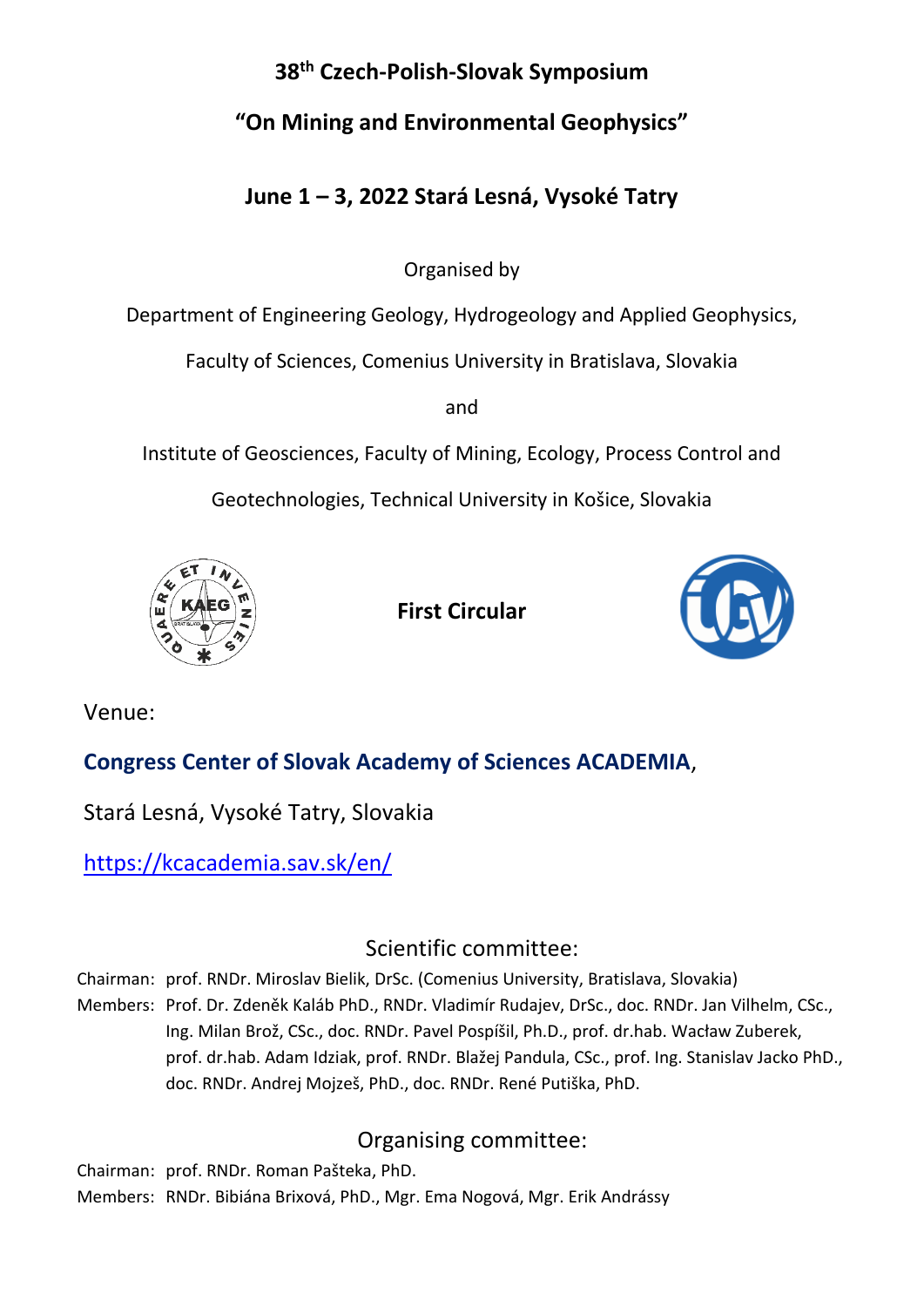### Symposium topics:

Environmental and mining geophysics Natural, induced and technical seismicity Deep geological repository Archaeogeophysics Other geophysical, geotechnical and related research

### **Call for papers**

Abstracts in English up to 400 words should be sent to the address:

The official symposium language is English. Presentation in Czech, Slovak or Polish will be also accepted. We propose to the authors to publish post-symposium papers in following four journals:

- Contributions to Geophysics and Geodesy (CGG),
- Acta Geodynamica et Geomaterialia (AGG),
- Acta Montanistica Slovaca (AMS),
- Environmental Geophysics, Remote Sensing and Environment (EGRSE).

### **Symposium accommodation**

Price for one room with 2 beds in Hotel ACADEMIA (part of the congress center) is 80  $\epsilon/1$  night. For the symposium are book in total 3 nights. Let know the organizers of the symposium (in the registration form) your personally planned number of nights.

**Symposium fee** (sessions; conference service; full board; social event; half-day field trip):

| Participants - before May 15 <sup>th</sup> , 2022 | 180,-€           |  |
|---------------------------------------------------|------------------|--|
| after May 15 <sup>th</sup> , 2022                 | 200,-€           |  |
| Unemployed senior participants                    | 50,- $\epsilon$  |  |
| Students (Bc., M.Sc., PhD.)                       | 50.-€            |  |
| Accompanying person                               | $100 - \epsilon$ |  |

**Bank details** for the fee payment will be given in the **Second Circular** after 1<sup>st</sup> May 2022.

### **Registration**

by e-mail: [bibiana.brixova@uniba.sk](mailto:bibiana.brixova@uniba.sk) , **Deadline: April 30th, 2022**

Please, send the filled registration form until the deadline. If you plan to submit a contribution, then add also the abstract together with the registration form.

**You can find the registration form in the next page.**